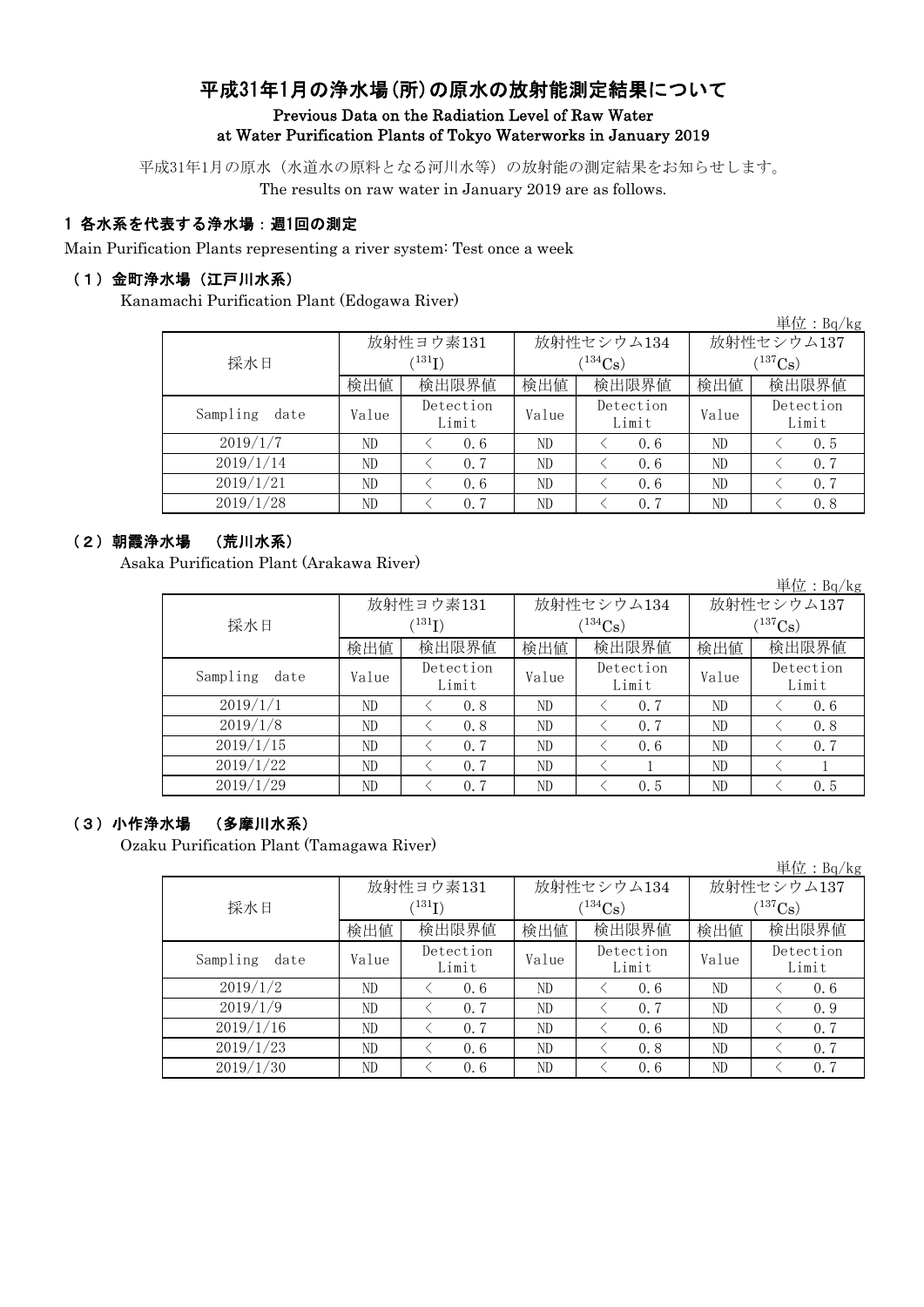# (4)東村山浄水場 (多摩川・荒川水系)

Higashi-murayama Purification Plant (Tamagawa・Arakawa River)

|                  |       |                                                                                                                                                |       |            |                       | 単位: Bq/kg          |  |
|------------------|-------|------------------------------------------------------------------------------------------------------------------------------------------------|-------|------------|-----------------------|--------------------|--|
|                  |       | 放射性ヨウ素131                                                                                                                                      |       | 放射性セシウム134 | 放射性セシウム137            |                    |  |
| 採水日              |       | $^{\prime131} \mathrm{I})$                                                                                                                     |       | $(134)$ Cs | $(^{137}\mathrm{Cs})$ |                    |  |
|                  | 検出値   | 検出限界値<br>検出限界値<br>検出値<br>検出値<br>Detection<br>Detection<br>Value<br>Value<br>Limit<br>Limit<br>ND<br>0.7<br>ND<br>0.6<br>ND<br>ND<br>0.7<br>0.7 | 検出限界値 |            |                       |                    |  |
| Sampling<br>date | Value |                                                                                                                                                |       |            |                       | Detection<br>Limit |  |
| 2019/1/3         | ND    |                                                                                                                                                |       |            |                       | 0.6                |  |
| 2019/1/10        | ND    |                                                                                                                                                |       |            |                       | 0.6                |  |
| 2019/1/17        | ND    | 0.7                                                                                                                                            | ND    | 0.6        | ND                    | 0.5                |  |
| 2019/1/24        | ND    | 0.6                                                                                                                                            | ND    | 0.6        | ND                    | 0.8                |  |
| 2019/1/31        | ND    | 0.7                                                                                                                                            | ND    | 0.5        | ND                    | 0, 7               |  |

# (5)長沢浄水場 (相模川水系)

Nagasawa Purification Plant (Sagamigawa River)

|                  |       |                            |       |                    |              | 単位: $Bq/kg$        |  |
|------------------|-------|----------------------------|-------|--------------------|--------------|--------------------|--|
|                  |       | 放射性ヨウ素131                  |       | 放射性セシウム134         | 放射性セシウム137   |                    |  |
| 採水日              |       | $^{\prime131} \mathrm{I})$ |       | $(134)$ Cs)        | $(^{137}Cs)$ |                    |  |
|                  | 検出値   | 検出限界値                      | 検出値   | 検出限界値              | 検出値          | 検出限界値              |  |
| Sampling<br>date | Value | Detection<br>Limit         | Value | Detection<br>Limit | Value        | Detection<br>Limit |  |
| 2019/1/4         | ND    | 0.7                        | ND    | 0.6                | ND           | 0.6                |  |
| 2019/1/11        | ND.   | 0.7                        | ND    | 0.6                | ND           | 0.6                |  |
| 2019/1/18        | ND.   | 0.7                        | ND    | 0.8                | ND           | 0.8                |  |
| 2019/1/25        | ND.   | 0.7                        | ND    | 0.8                | ND           | 0.8                |  |

# 2 その他の主要浄水場:概ね月1回の測定

Other Main Purification Plants: Test mostly once a month

|                     |                            |                  |           |                    |                             |                       |            | 単位:Bq/kg              |  |
|---------------------|----------------------------|------------------|-----------|--------------------|-----------------------------|-----------------------|------------|-----------------------|--|
|                     |                            |                  | 放射性ヨウ素131 |                    |                             | 放射性セシウム134            | 放射性セシウム137 |                       |  |
| 浄水所                 | 水源                         | 採水日              |           | $(^{131}I)$        |                             | $(^{134}\mathrm{Cs})$ |            | $(^{137}\mathrm{Cs})$ |  |
|                     |                            |                  | 検出値       | 検出限界値              | 検出値                         | 検出限界値                 | 検出値        | 検出限界値                 |  |
| Monitoring<br>point | Water<br>resource          | Sampling<br>date | Value     | Detection<br>Limit | Detection<br>Value<br>Limit |                       | Value      | Detection<br>Limit    |  |
| 三郷<br>Misato        | 江戸川水系<br>Edogawa<br>River  | 2019/1/9         | ND        | 0.7<br>$\langle$   | ND                          | 0.7<br>$\langle$      | ND         | 0.8<br>$\langle$      |  |
| 三園<br>Misono        | 荒川水系<br>Arakawa<br>River   | 2019/1/9         | ND        | 0, 6<br>$\lt$      | ND                          | 0, 7<br>$\langle$     | ND         | 0.6<br>$\langle$      |  |
| 境<br>Sakai          | 多摩川水系<br>Tamagawa<br>River | 2019/1/9         | ND        | 0.6<br>$\lt$       | ND                          | 0.7<br>$\langle$      | ND         | 0.7<br>$\lt$          |  |
| 砧<br>Kinuta         | 多摩川水系<br>Tamagawa<br>River | 2019/1/9         | $\rm ND$  | 0.8<br>$\lt$       | ND                          | 0.6<br>$\lt$          | $\rm ND$   | 0.8<br>$\langle$      |  |
| 砧下<br>Kinutashimo   | 多摩川水系<br>Tamagawa<br>River | 停止中              |           | $\langle$          |                             | $\langle$             |            | $\langle$             |  |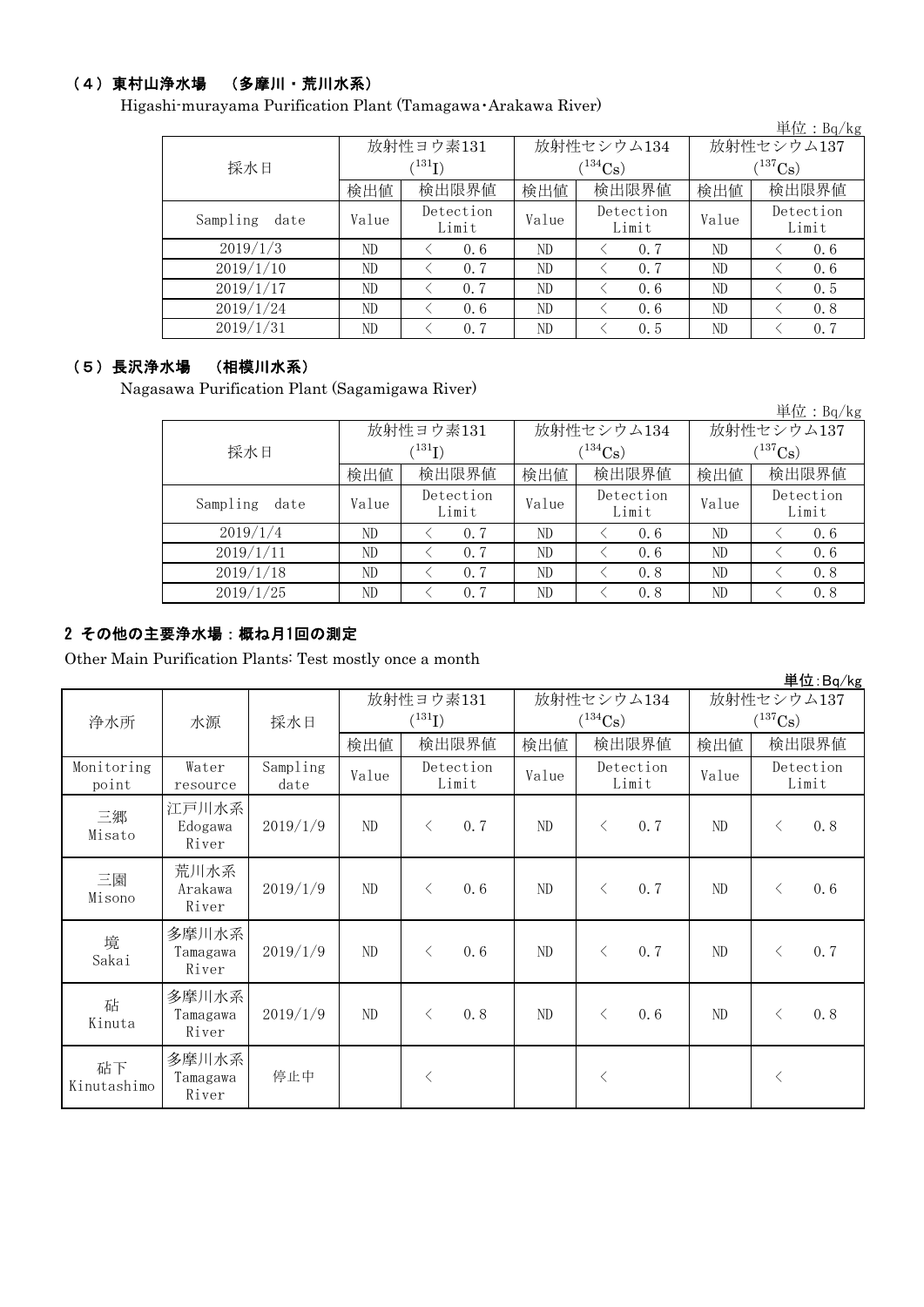# 3 多摩地区等の表流水・伏流水・浅井戸を水源とする浄水所:概ね月1回の測定

Water purification plants using surface water, subsoil water, or shallow well water in Tama Area: Test mostly once a month

|                  |                  |       |                    |                             |                            |                            | 単位: Bq/kg          |  |
|------------------|------------------|-------|--------------------|-----------------------------|----------------------------|----------------------------|--------------------|--|
| 浄水所              | 採水日              |       | 放射性ヨウ素131<br>(131) |                             | 放射性セシウム134<br>$(^{134}Cs)$ | 放射性セシウム137<br>$(^{137}Cs)$ |                    |  |
|                  |                  | 検出値   | 検出限界値              | 検出値<br>検出限界値                |                            | 検出値                        | 検出限界値              |  |
| Monitoring point | Sampling<br>date | Value | Detection<br>Limit | Detection<br>Value<br>Limit |                            | Value                      | Detection<br>Limit |  |
| 戸倉<br>Tokura     | 2019/1/10        | ND    | 0.6<br>$\langle$   | ND                          | 0.5<br>$\langle$           | ND                         | 0.7<br>$\lt$       |  |
| 乙津<br>Ottsu      | 2019/1/10        | ND    | 0.7<br>$\langle$   | ND                          | 0.7<br>$\lt$               | ND                         | 0.7<br>$\langle$   |  |
| 深沢<br>Fukasawa   | 2019/1/10        | ND    | 0.8<br>$\lt$       | ND                          | 0.7<br>$\langle$           | ND                         | 0.6<br>⟨           |  |
| 日原<br>Nippara    | 2019/1/17        | ND    | 0.7<br>$\lt$       | ND                          | 0.7<br>$\langle$           | ND                         | 0.8<br>$\langle$   |  |
| 氷川<br>Hikawa     | 2019/1/17        | ND    | 0.7<br>$\langle$   | ND                          | $\lt$<br>0.6               | ND                         | 0.7<br>$\lt$       |  |
| 小河内<br>Ogouchi   | 2019/1/23        | ND    | 0.8<br>$\langle$   | ND                          | $\langle$<br>0.4           | $\rm ND$                   | 0.6<br>$\lt$       |  |
| ひむら<br>Himura    | 2019/1/23        | ND    | 0.6<br>$\lt$       | ND                          | 0.7<br>$\lt$               | ND                         | 0.6<br>⟨           |  |
| 大丹波<br>0taba     | 2019/1/24        | ND    | 0.6<br>$\lt$       | ND                          | 0.6<br>$\lt$               | ND                         | 0.8<br>⟨           |  |

# <表流水を水源とする浄水所> <surface water>

# <伏流水を水源とする浄水所> <subsoil water>

|                       |                  |       |                    |       |                    |            | 単位: Bg/kg             |
|-----------------------|------------------|-------|--------------------|-------|--------------------|------------|-----------------------|
|                       |                  |       | 放射性ヨウ素131          |       | 放射性セシウム134         | 放射性セシウム137 |                       |
| 浄水所                   | 採水日              |       | $(^{131}I)$        |       | $(^{134}Cs)$       |            | $(^{137}\mathrm{Cs})$ |
|                       |                  | 検出値   | 検出限界値              | 検出値   | 検出限界値              | 検出値        | 検出限界値                 |
| Monitoring point      | Sampling<br>date | Value | Detection<br>Limit | Value | Detection<br>Limit |            | Detection<br>Limit    |
| 高月<br>Takatsuki       | 2019/1/7         | ND    | 0.7<br>$\lt$       | ND    | 0.6<br>$\lt$       | ND         | 0.7<br>$\lt$          |
| 二俣尾<br>Futamatao      | 2019/1/8         | ND    | 0.7<br>$\lt$       | ND    | 0, 6<br>$\lt$      | ND         | 0.6<br>$\lt$          |
| 沢井第一<br>Sawaidaiichi  | 2019/1/8         | ND    | 0.7<br>$\langle$   | ND    | 0.5<br>$\lt$       | ND         | 0.7<br>$\lt$          |
| 日向和田<br>Hinatawada    | 2019/1/21        | ND    | 0.7<br>$\lt$       | ND.   | 0.5<br>$\langle$   | ND         | 0.7<br>$\langle$      |
| 成木<br>Nariki          | 2019/1/21        | ND    | 0, 7<br>$\lt$      | ND    | 0, 6<br>⟨          | ND         | 0.8<br>$\langle$      |
| 千ヶ瀬第二<br>Chigasedaini | 2019/1/22        | ND    | 0.6<br>$\lt$       | ND    | 0.7<br>$\lt$       | ND         | 0.7<br>$\lt$          |
| 御岳山<br>Mitakesann     | 2019/1/22        | ND    | 0.7<br>$\lt$       | ND    | 0.8<br>⟨           | ND.        | 0.7                   |